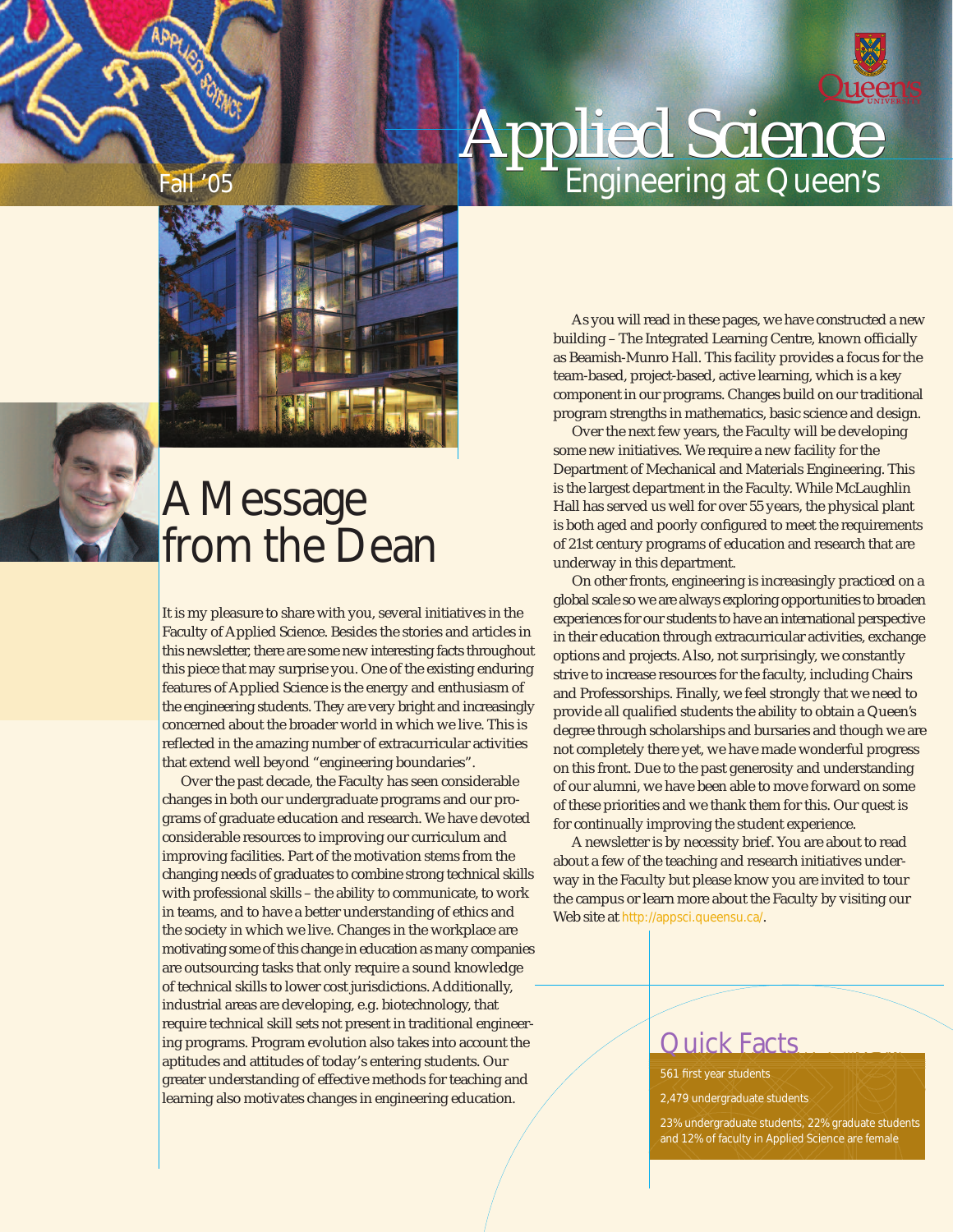### A Note from the NSERC Chair in Design Engineering



Queen's solution to the new demands of professional engineering is to maintain the rigour and depth of the curricula but create a practical experience that mimics the realities of the workplace and develops hands-on professional skills required in the workplace. Integrated Learning combines a new active working space, real world practice, and industry partners to create a culture of professional engineering practice.

It was as a member of the Queen's Industrial Advisory Council in 1999, that I first became aware of the proposed evolution in Queen's engineering education now known as "Integrated Learning". The integrated learning philosophy and the related proposal for a novel new facility to support this philosophy was the theme of our meeting. Serendipitously, a year later the meeting theme was "Design in Engineering" – a topic of great personal interest to me and a fundamental aspect of the Integrated Learning thrust. Little did I know that three years later I would leave industry in order to accept a faculty-wide appointment in Applied Science at Queen's as the Natural Sciences and Engineering Research Council (NSERC) Chair in Design Engineering (CDE), and in turn, become a member of the Integrated Learning team.

Increasing economic growth and productivity in a knowledge-based global economy requires more creativity and innovation. NSERC's intention was very clear in the CDE prospectus – Canada is experiencing a shortage of people with the skills and knowledge to make innovation happen. "Specifically, we lack design engineers… the enablers of innovation; and if we want to become more successful in innovation, we have to educate and train more of them." To address this issue, NSERC has established eleven Chairs in Design Engineering across Canada, and has allocated funds for up to five more.

While each Chair is unique in order to best suit the institution and the chair-holder's background, the goal of enhancing design and innovation skills in Canadian engineering graduates is consistent. Queen's was awarded one of these Chairs in part due to the excellent fit with its integrated learning philosophy.

The Design Chairs are working cooperatively to enhance traditional engineering courses with programs that inspire innovation, leadership and vision. At Queen's, our Design Chair program is built on the premise that successful engineering design and innovation requires a broad range of knowledge, skills, and attitudes. While technical competence is fundamental, success is measured by the engineer's ability to creatively and competently apply technical skills in multi-disciplinary design teams in a competitive business climate, in compliance with regulatory standards and intellectual property rights, and with respect to social, cultural, and environmental issues.

Amongst many other new initiatives at Queen's, we have introduced a new elective Multidisciplinary Design Engineering Stream comprised of a series of courses emphasizing design methodologies, reliability, risk, intellectual property, project management, and engineering economics. These fundamental engineering skills and techniques are developed and concurrently applied to actual engineering scenarios in

a multidisciplinary project-based environment. Capping the stream and operating for the first time this year is the successive two term, industry based multidisciplinary team design project, co-mentored by industry engineers and academics. Tackling real industry projects, students have the opportunity to gain invaluable engineering experience while still in their academic program.

Integral to the successful implementation of many of these curriculum initiatives, and the home of Integrated Learning, is our new world class facility, Beamish-Munro Hall. This harmonious combination of new programs and facilities is truly unique in Canadian engineering education.

The Faculty of Applied Science at Queen's has consistently been recognized for excellence in its engineering programs. By combining NSERC's vision for innovative design engineers with the breadth of educational initiatives offered through Integrated Learning, we believe our engineering graduates will continue to demonstrate that standard of excellence.

David S. Strong, P. Eng. Professor and NSERC Chair in Design Engineering Queen's University B.Sc. (Mechanical) 1981 http://appsci.queensu.ca/ilc/people/strong/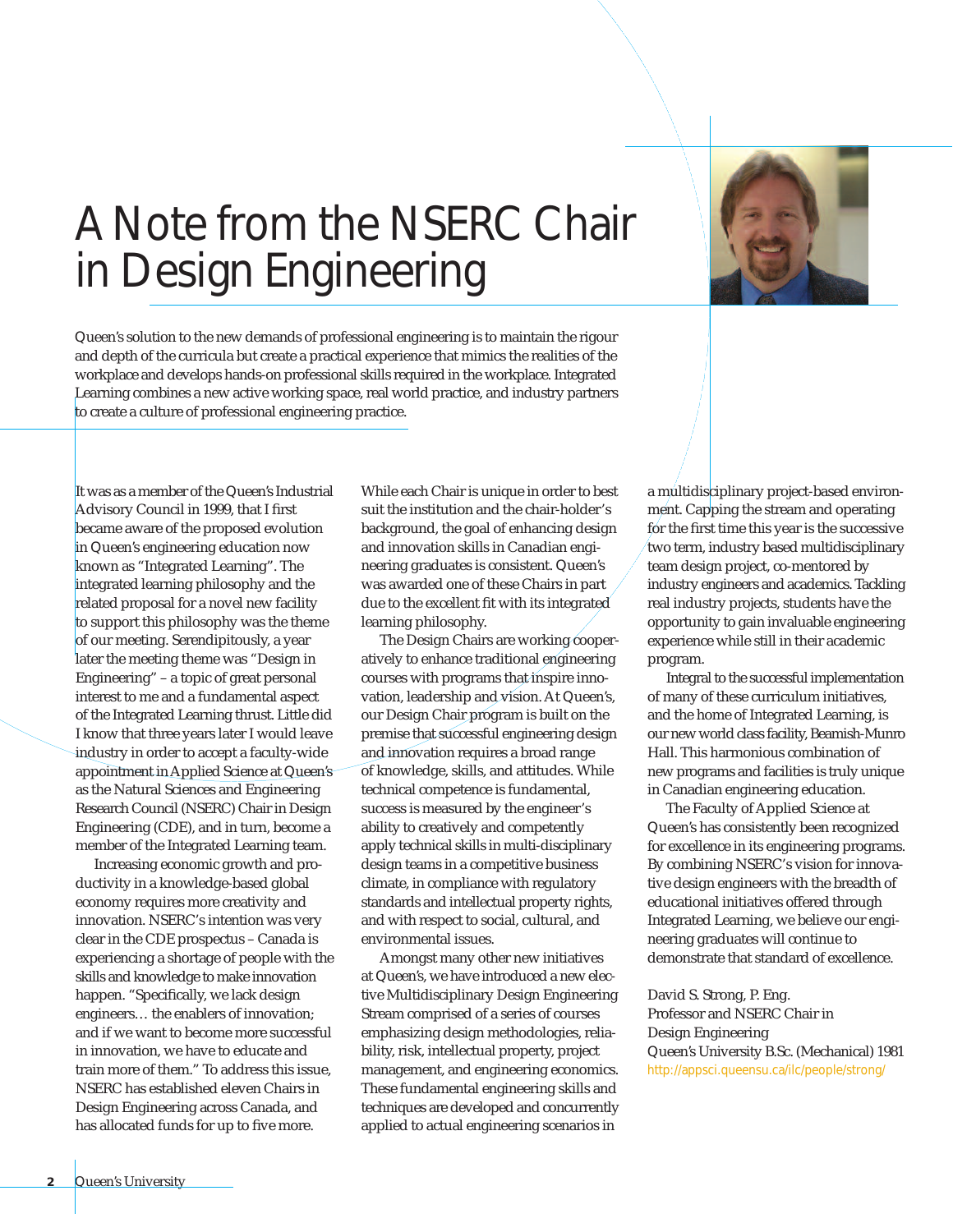# Beamish-Munro Hall

Opened in May 2004, Beamish-Munro Hall is a unique and exciting learning facility, where education becomes action. It has been instrumented as a working laboratory or "live building", where students are able to observe, monitor and manipulate selected building systems, including renewable energy alternatives. All of the internal and external systems, from heating and ventilation to wind speed, are available to view in real-time on the Web. You can see it for yourself at http://appsci.queensu.ca/ilc/.

Prior to the building opening to Queen's students, the Engineering Society ran summer camps, Science Quest (elementary school students) and Engenuity (female high school students), in Beamish-Munro Hall and enjoyed the versatility and computer functions of the Centre. During the 2004-05 school year, 53 courses, representing 12 programs and all years of engineering disciplines, were run. The Atrium held a number of diverse events including a theatre production, many receptions and a Town Hall meeting with astronaut Chris Hadfield. The 43 group rooms, which are used by the students as they wish, are full night and day.

The building was undoubtedly a huge success with faculty, staff and students but it also impressed the architects of the world. Beamish-Munro Hall won the Fourth International Green Building Challenge 2005, which was awarded by the Sustainable Buildings 05 Canadian Team, and the 2005 Innovation in Architecture Award from the Royal Architectural Institute of Canada. As well, the building was quite favourably reviewed in *Canadian Architecture*, in January 2005. This award winning building contains:

### **GREEN INITIATIVES**

As you enter the building from the main entrance, our extraordinary three-story green wall will greet you; a living, selfsustaining air filter for the office clusters. In addition, the ILC uses and demonstrates green technology—photovoltaic array, fuel cell, energy efficient light, and a biofiltration system. To learn more about the "green" technologies at the ILC, visit http://ilc.queensu.ca/facilities/greenBuilding/.

### **THE DESIGN STUDIO**

The Design Studio supports twelve teams of students working on major design projects. Each team has a high-end CAD workstation with appropriate software for all engineering disciplines.

### **THE PROTOTYPING CENTRE**

In conjunction with the Design Studio, the Prototyping Centre provides the mechanical and electronic equipment needed for manufacturing new designs. The facility supports both electronic and mechanical aspects of manufacture and includes a 3D printer and electronic assembly benches.

### **THE MULTIMEDIA FACILITY**

The Multimedia Facility contains equipment for audiovisual presentations and videoconferencing, allowing students to develop

#### **THE COMPETITIVE TEAM SPACE**

These facilities are currently providing space for eight competitive design teams for ongoing manufacturing, assembly and storage of projects.

### **THE TEACHING STUDIO**

The oval-shaped Teaching Studio allows students to watch, learn and apply new skills all in the same room and at the same time. Students can face centrally toward the instructor or outwardly toward a bench equipped with a computer and experimental equipment.

### **THE ACTIVE LEARNING CENTRE**

The Active Learning Centre is a modular room that instructors and students can quickly reconfigure to their needs.

### **FIRST YEAR STUDIOS**

These two studios combine as many firstyear needs into one room as possible: group work and discussion areas, benches for manual work, a range of hand tools, computers and lockers for student projects.

and refine their presentation skills. and refine their presentation skills. And the ILC is to produce graduates The ILC erases the divisions between lecture halls and laboratories, between tutorials and practice. Moreover, it blurs the boundaries between individual students and focuses on the team project. The who understand some of the complexities of real-world engineering—and who know how to roll up their sleeves and get to work.



Plazas

A total of 66 benches instrumented with equipment that can be adapted for many applied science labs may be found on two floors of plaza space, just off the Atrium. Each bench is equipped with standard electronic measurement equipment and additional equipment is stored for specialized laboratory sessions.

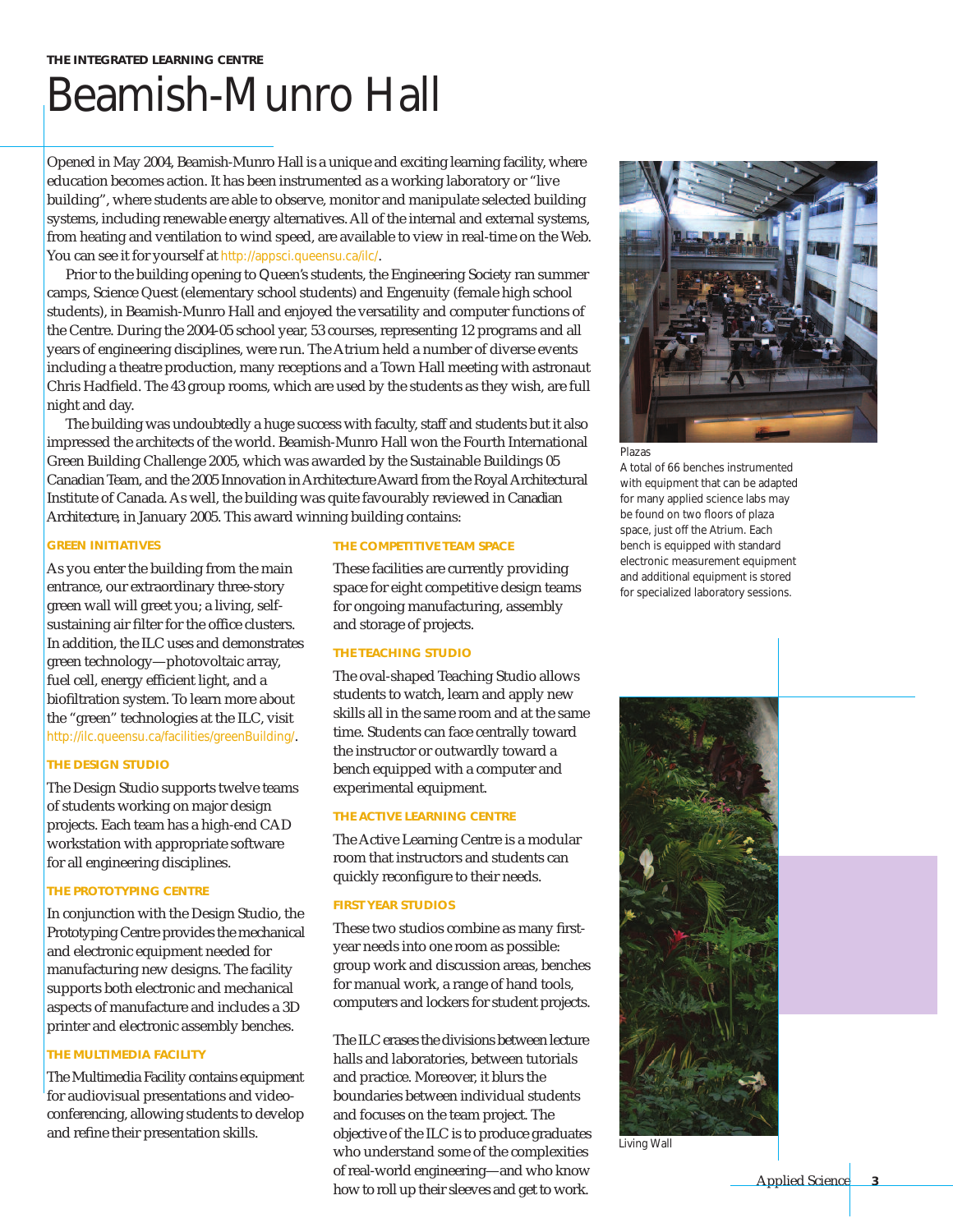

### Students who make a difference...

Integrating theory and lessons into real-life activities is just part of the fun of being an engineer. One group of students has put Queen's on the international map for designing recreational cars that have vroom!

### **MINI-BAJA RACING: MUD, SWEAT AND GEARS**

The Queen's Mini-Baja student design team is a multidisciplinary group of about twenty students who come together each school year to design and build an offroad vehicle that can survive the severe punishment of rough terrain while racing against universities from across North America. If you have ever been to the offroad trails or abandoned hydro corridors north of Kingston, you would recognize Queen's Mini-Baja vehicle and the team of students who build and drive it. Otherwise, Mini-Baja may be one of the best kept secrets on campus.

"Off-roading is an attitude," the students say. And after several top ten finishes in past years, they still have that attitude. The Queen's Mini-Baja Race team competes in three competitions across North American every year; the East, West, and Midwest. The East was held in Rochester, New York, USA. The West was held in Tucson, Arizona, USA and The Midwest was held in Troy, Ohio, USA. The team was determined that the 2005 vehicle was going to be a contender for a first place finish.

The Mini-Baja project, like most student design teams, simulates real-world engineering design projects and their related challenges. It's integrated learning in action. Student members get to apply the knowledge learned in the classroom to plan, design, test and fabricate a car according to 83 pages of rules; the car must pass a strict safety inspection to qualify for competition. Teams are also judged for marketing potential—how well they have targeted their design to be accepted for

manufacturing by a fictitious firm. The Mini-Baja project bridges the gap between design and fabrication, giving the students the opportunity to make mistakes before they enter industry, where there is no room for error.

The 2005 team had an outstanding racing season. The Queen's University team is now notorious at these races for producing fast and light cars, being professional, having good sportsmanship, and always being one of the top teams at every competition.

Adam Coombs, last year's Team Manager began the 2005 racing season by saying, "We have designed and manufactured a custom lightweight gearbox, fully redesigned the front and rear suspension, and our frame has been fully optimized using various types of engineering software. Each year, we improve upon what didn't work well from last season's car, and every year the car just gets better and better." He adds that it is key to keep recruiting first-year students: "If fourth year members graduate with all the understanding, the new team will end up starting all over again."

Adam's determination and planning has paid off. The current Team Manager, Andrew Weaver reports, "We did very well in the 2005 season. Our first competition, the SAE Mini-Baja East, was held in Rochester, NY on May 5th. We finished the four-hour endurance race in second place and placed fourth overall out of 65 teams. The second competition was a special event to celebrate the 100th anniversary of SAE that was called the SAE Mini-Baja 100



in Tucson, AZ. We built on our success at the East, winning the first ever Mini-Baja 100 mile endurance race! We ended up placing third out of 119 teams."

In addition to building the car and racing it, the Mini-Baja team generates their own financial support for the project through product donations and financial sponsorship. Currently, Queen's Applied Science, SKF Bearings, the SAE Ottawa section, Bonnel Canada, DOW Chemical, Goodyear and many local Kingston businesses support the team. The alumni of Sci '73 have recently declared the Mini-Baja team as their designated project and offer significant financial support to the team through class giving.

For more information about the team, please visit the Mini-Baja website at: www.engsoc.queensu.ca/minibaja.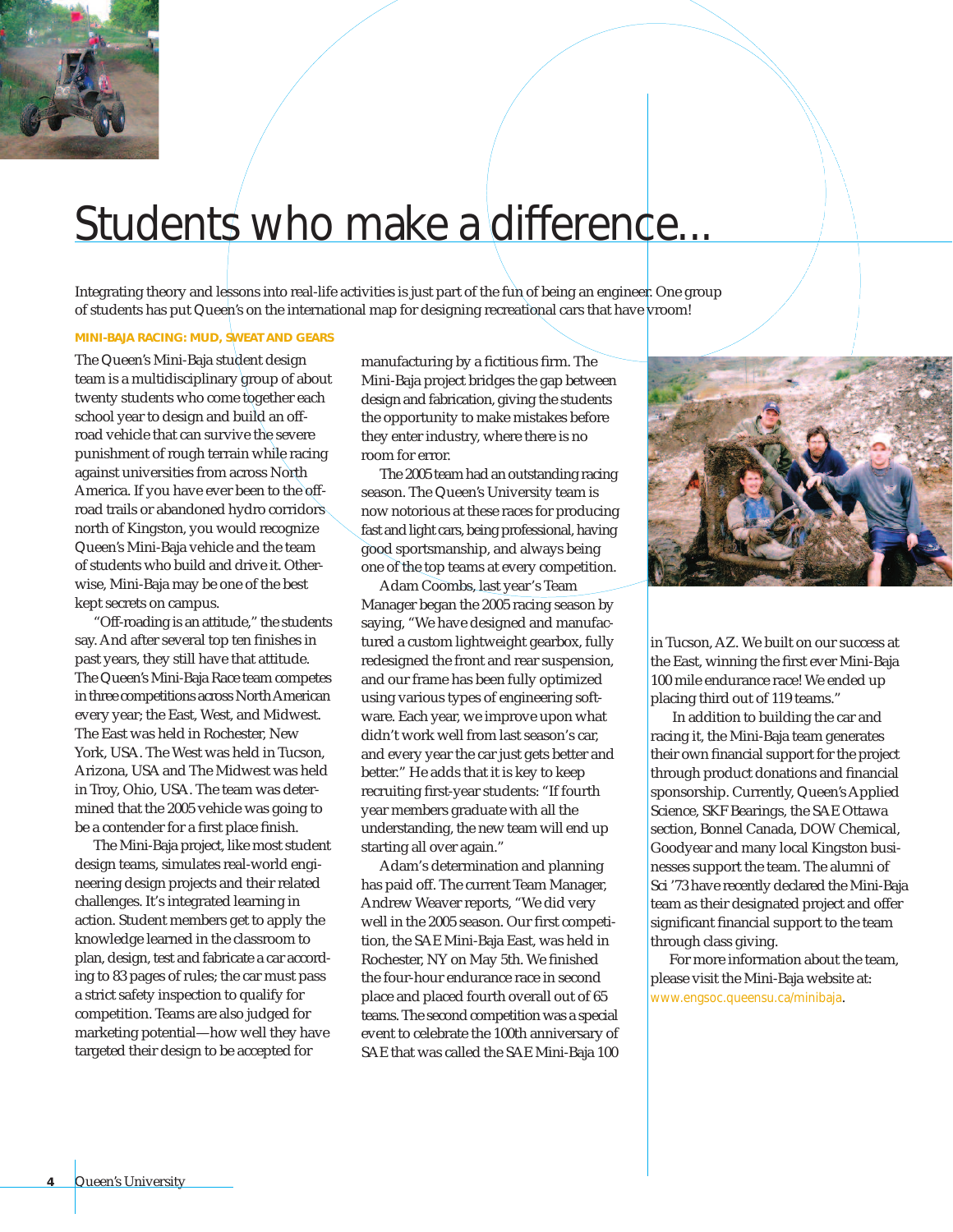

## ...wherever they are

Compassion, principles, and a deep awareness of the needs of the world are some of the characteristics of the new engineering student. They are not content to simply build their own careers, they are striving to make a better world.

#### **WHAT DO NUNAVUT, SOUTH AMERICA AND WEST AFRICA ALL HAVE IN COMMON DURING THE SUMMER MONTHS?**

If you answered Queen's students, you are correct. Every summer since 1990, members of the Queen's Project on International Development (QPID) have traveled far and wide to carry out community focused, sustainable development projects. The projects these students participate in can range from literacy & leadership camps in Baker, Nunavut, to the repair of rainwater catchment tanks in Wakapoa, Guyana. In the summer of 2005, a team of Applied Science students traveled to Bolivia to work on projects in environmental waste management, erosion protection and safe housing programs, all designed to help develop standards to address health-related housing issues.

When this non-profit, volunteer initiative began, there were only 20 members. Now QPID has over 150 current members from all faculties and hundreds more alumni members. In 1998, QPID expanded its efforts into the Kingston community. Projects such as The Kingston Youth Shelter's Drop-in Centre; the Support, Encourage, Enhance Project (S.E.E. – school workshops on international development) and the QPID Fair Trade Coffee Initiative are new local projects. More recently, the group has initiated workshops on environmental sustainability.

In 2005, QPID ventured into a new continent. Two French-speaking students spent their summer traveling to the two Francophone countries of Burkina Faso and Mali in order to seek out and plan future projects for Queen's students. This involved building working relationships with prospective partner organizations and preliminary needs assessments and evaluation.



Bronwyn and Lillian showoff a solar cooker in Bolivia

Though seventeen QPID students spent their summers in 2005 carrying out these projects, over one hundred more spent the 2004-05 school year toiling in preparation. From September to April, teams from each project raise sponsorship funds, put in grant applications, arrange travel, prepare equipment and teaching materials, establish safety nets in each country, and perform countless other administrative tasks. These hands-on experiences expose students to important development issues in cross-cultural settings. Furthermore, it provides them with the opportunity to apply what they know in an interdisciplinary working environment, which makes for more dynamic and socially conscious engineers—engineers who care.

To find out more, please visit their Web site at http://engsoc.queensu.ca/qpid

### **QUEEN'S FIRST CANADIAN UNIVERSITY TO JOIN CDIO**

The Department of Mechanical and Materials Engineering at Queen's has broken new ground by becoming the first Canadian university to join CDIO (Conceive – Design – Implement – Operate). As part of this international initiative, Queen's will participate with eight other world-class universities to develop innovative engineering curriculum that will produce the next generation of engineering leaders.

CDIO and Queen's both feel this will prove to be a very good fit. On one side, CDIO collaborators feel that they will benefit substantially from Queen's unique strengths and expertise according to William Litant, Director of Collaborator Development, CDIO, in his letter inviting Queen's to join the initiative in December. On the other side, Urs Wyss, Head of Mechanical and Materials Engineering says, "CDIO is a good fit for Mechanical and Materials Engineering because they share what we want to promote and address soft skills such as project-based learning, communications and group dynamics."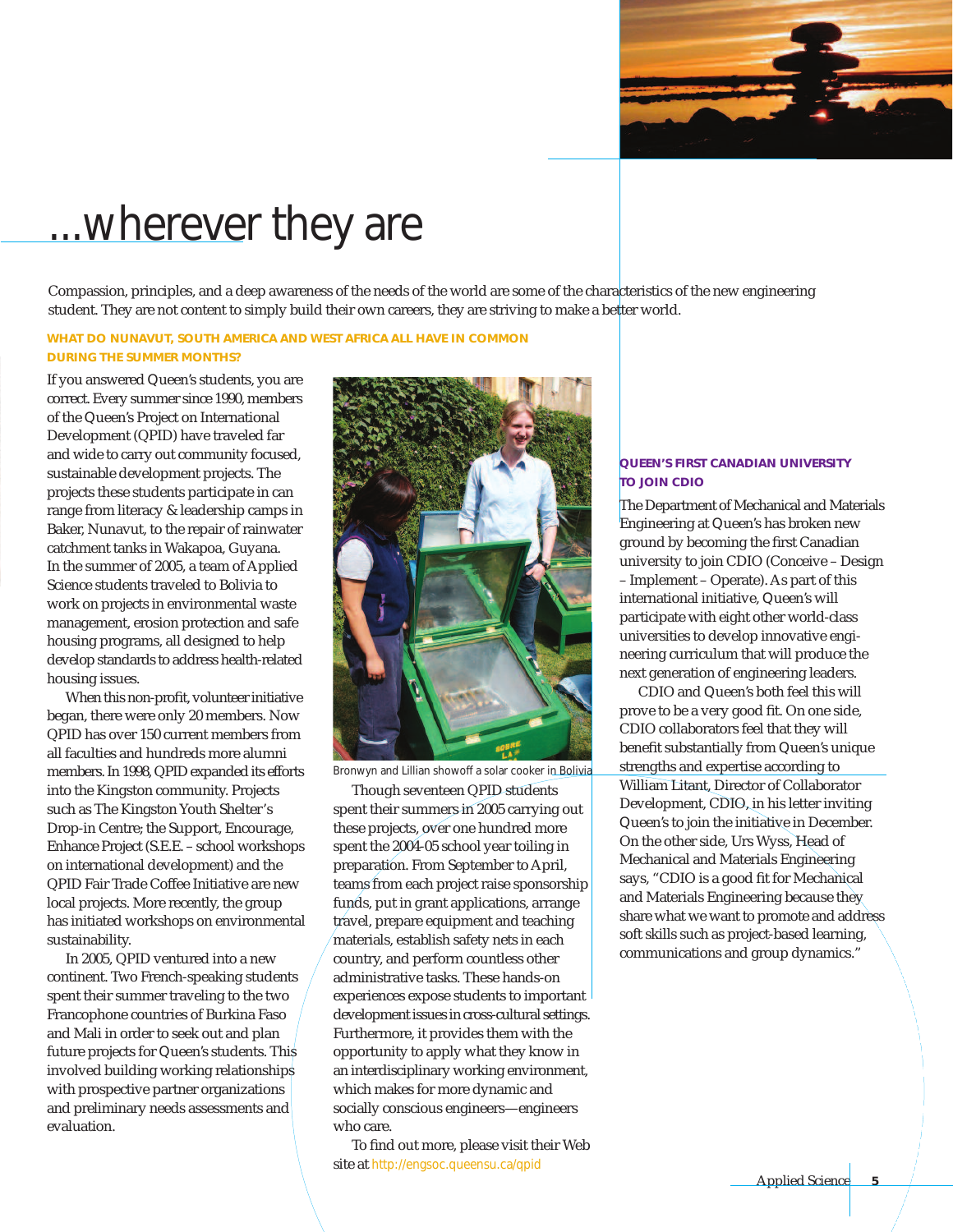# Engineers Research Solutions to Problems

Individual research excellence is still a proud feature of Queen's Applied Science. Increasingly research that crosses disciplines and combines technologies to find solutions to complex problems is an exciting addition to "siloed" research. Specialized labs and design projects, where teams of researchers from many faculties and departments collaborate, are scattered across campus—and are earning new accolades for Queen's. For a complete list of centres, institutes and labs at Queen's, visit

www.queensu.ca/secretariat/senate/centres .html



HMRC's Computer-assisted surgery

#### **THE HUMAN MOBILITY RESEARCH CENTRE**

The investigators at the Human Mobility Research Centre (HMRC) are passionate about enabling people to move freely and painlessly. They are international leaders in the prevention and treatment of bone joint disorders caused by arthritis, osteoporosis and injury. Engineers, chemists, health care professionals and computer scientists work side by side at the HMRC —a partnership between Queen's University and Kingston General Hospital—to help those with musculoskeletal conditions lead more active lives. The centre's specialized labs include facilities dedicated to prosthesis design, tissue engineering, computer-assisted surgery, and motion analysis.

The primary goal is to prevent the need for major surgical procedures, such as total joint replacement, for as long as possible. Researchers focus on innovative approaches to prevent and repair musculosketal damage.

Investigators from Applied Science play a pivotal role in the Centre's development of less invasive treatments. Mechanical engineers have pioneered simple, reasonably priced mechanical devices for people with disabilities, such as a durable artificial foot for amputees in post-conflict nations. They are also using their knowledge of the biomechanics of the knees, hands, wrists and spine to design a new generation of artificial joints. Chemical engineering researchers are working on methods to repair or produce functional cartilage and bones without disturbing surrounding healthy tissue.

Restricted mobility is a crucial research area because it can seriously compromise quality of life and health, potentially leading to disabilities and burdens on the health care system. It's also an excellent arena for student engineers to learn about the vital connections between engineering and human life.

#### **THE FUEL CELL RESEARCH CENTRE**

Research at the Queen's-RMC Fuel Cell Research Centre (FCRC) are really initiatives to reduce our dependance on fossil fuels. Today, the vast majority of cars, trains, planes and power plants still use fossil fuels. But the social and economic costs of the fossil fuel economy are environmental degradation, global climate instability, and dependence on exports from oil-producing nations.

In contrast, fuel cells run on hydrogen, with only water as a waste product. But current production methods for hydrogen are prohibitively expensive, and hydrogenfuelled cars are still not commercially viable.

Enter the Queen's-RMC FCRC. With its consortium of researchers, industry and government partners, it has the combined expertise to tackle major technological problems involved in fuel cell applications. The FCRC is one of the largest universitybased fuel cell research and development initiatives in Canada.

Several researchers are investigating the best ways to produce and store hydrogen for fuel cells, while others are testing the reliability and durability of fuel cell components. The common imperative in all these studies is to reduce the cost of fuel cells through innovations in materials, design and manufacturing.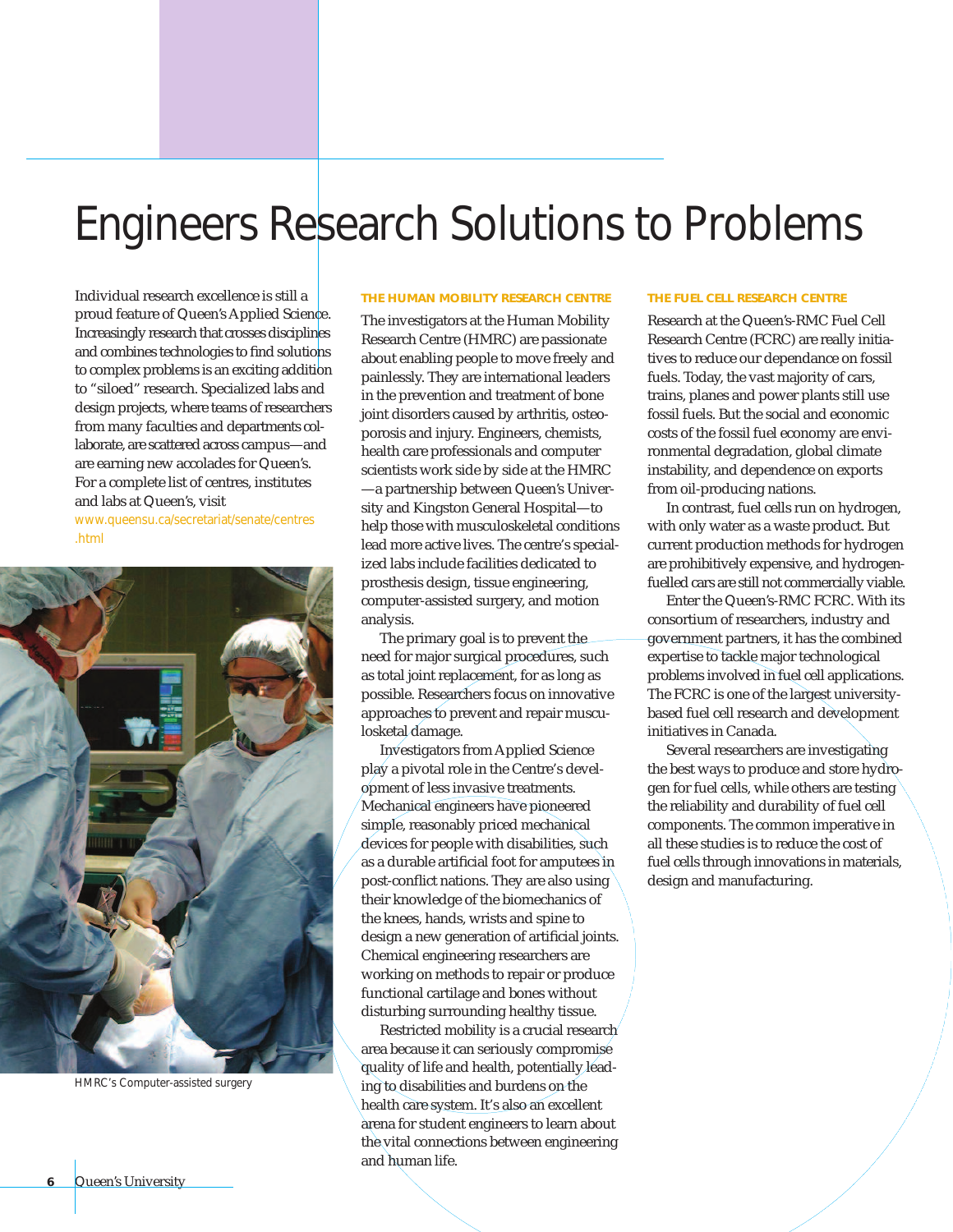### Two Consecutive Engineering Students Serve as Rector



Grant Bishop and Ahmed Kayssi

The Faculty of Applied Science attracts many energetic and ambitious students and Ahmed "KC" Kayssi (Sci '03, Artsci '03) and Grant Bishop (Sci '03, M.Sc. '06) are two shining examples. They are the University's past and present Rectors. This prestigious post represents all undergraduate and graduate students to the university. Serving on university governing bodies, including the Board of Trustees and Senate, and on numerous committees, the Rector voices student concerns and promotes educational excellence. Additionally, the role involves many ceremonial functions, including sitting on stage with the Chancellor and the Principal at convocations and conferring of awards; acting as an advisor to and advocate for students in grievance procedures; and promoting scholarly dialogue amongst students – notably through public speaker forums.

While serving as the 28th Rector, from 2002 to 2004, Ahmed earned a dual degree in Engineering Chemistry and Business German. He finished a MSc in Physiology this spring and started medical school in September. During his time at Queen's, Ahmed founded the Arab Students Association and has served with the Residence, Arts and Science, Engineering, and Alma Mater Societies. To promote debate on campus, he organized and moderated panel discussions on free speech and Canada-US relations. He helped in the development of the concept of the Rector's Badge as well as traveled to Scotland and Northern

Ireland to raise his university's colours on five local campuses as a student-aid fundraising initiative. His good natured, kilted presence at Convocations during his time as Rector will be remembered by everyone attending.

In November of 2004, Grant was elected by the student body as the 29th Rector. A former President of the Engineering Society, he has a particular interest in sustainability and development issues and is currently pursuing graduate studies towards a Master of Environmental Studies degree from the School of Environmental Studies. He is a recipient of the Agnes Benidickson Tricolour Award – the highest tribute that can be paid to a student for valuable and distinguished service to the Queen's University in non-athletic, extra-curricular activities. Never shy about speaking out, Grant has been a campaigner throughout his time at Queen's on many issues.

Expect to hear more from both gentlemen over the next few decades.

### Quick Facts

Research Funding: 15 million in Applied Science and approximately \$12 million in Engineering Science (Arts and Science)

Each faculty member has on average 4 graduate students

There are 17 Applied Science students participating in International Exchange Opportunities in the 2005-06 school year

6% of undergraduate and 21% of graduate students are international students

Faculty was established in 1893

VP Research and Civil Engineering Professor, Kerry Rowe, was awarded the 2004 Killam Prize

The Queen's Undergraduate Internship Program is a great program for Engineering students

### **CHEMICAL ENGINEERING PROGRAM: BIOCHEMICAL ENGINEERING OPTION**

The development of techniques in molecular biology that now allow for the transfer of genetic material from one life form to another has revolutionized our capacity to utilize microbial, plant and animal systems for the benefit of humankind, and has led to the emergence of a multibillion dollar, and multinational, Biotechnology Industry within a mere 20 years. From a Chemical Engineering perspective, this has meant that the area of Biochemical Engineering, traditionally an important albeit a modest sub-discipline, has been transformed into an essential constituent of many/most Chemical Engineering Departments, and has been shown to be a critical factor in the success of the Biotechnology Industry itself. At the same time, concerns about health effects arising from the emissions of industrial activity have led to an increased importance of, and requirement for, Environmental Engineering expertise.

The Department of Chemical Engineering at Queen's, traditionally very active in teaching and research in Biochemical Engineering, has now formally organized its undergraduate curriculum to permit specialization in Biochemical Engineering. We have, through the restructuring of existing course offerings, the addition of new core courses, and the inclusion of elective courses in the Life Sciences, formulated an Option in Biochemical Engineering (BE). The BE Option, while retaining the key elements of Chemical Engineering, provides students with the opportunity to focus on one of two streams, Biochemical/ Biomedical Engineering or Environmental Engineering, and does so within a strong engineering framework. Thus, students selecting the BE Option, can choose to pursue instruction leading to potential careers in the Biotechnology Industry, while others can focus on gaining expertise in environmental technologies.

Applied Science **7**